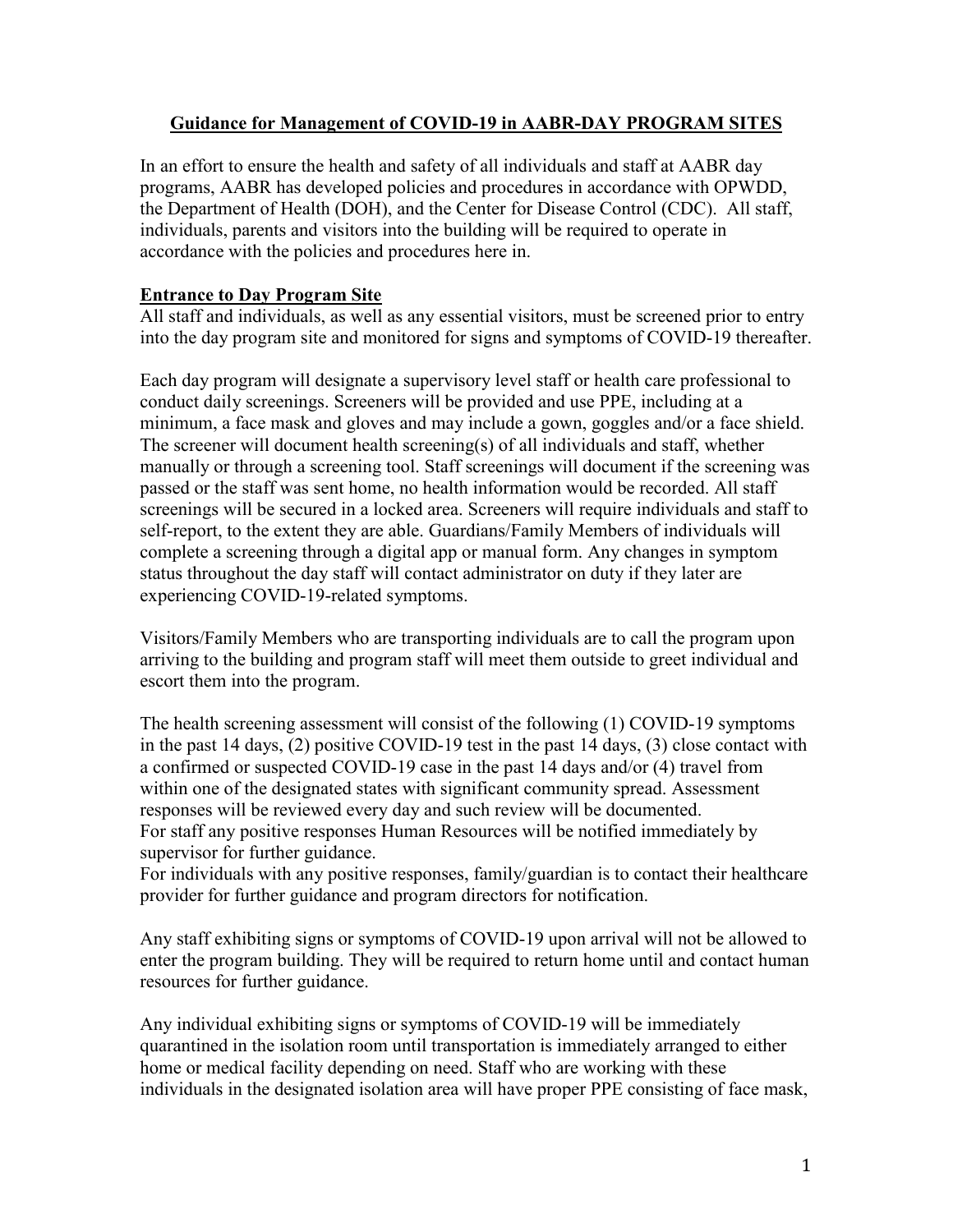face shield/goggles, gown/coveralls, and gloves until individual leaves the facility. Family member/Guardian will transport individual home unless emergency medical attention is needed.

Any individual or staff sent home are going to be instructed to contact their healthcare provider for assessment and testing. The day program will inform NYC health department and OPWDD about the suspected case. The day program will provide the individual or staff with written information on healthcare and testing resources.

- Individuals sent home from program shall consult with their healthcare practitioner prior to returning to the program and a clearance is required to return to program.
- Staff sent home shall comply with appropriate return to work guidance and shall consult with their human resources prior to returning to work.

Individuals may not return to or attend the day program while a member of their household or certified residence are being quarantined or isolated.

If an individual or staff member is identified with COVID-19, the day program will seek guidance from NYS/NYC officials and/or other regulatory bodies to determine when the individual/staff can return to the program and what additional steps are needed.

All staff and individuals must perform hand hygiene immediately upon entering the program and throughout the day.

Day program services will designate a site safety monitor such as an onsite administrator whose responsibilities include continuous compliance with all aspects of the site safety plan.

Day programs will maintain a log of every person, including staff and essential visitors, who may have close contact with other individuals at the facility; excluding deliveries that are performed with appropriate PPE or through contactless means. Log will contain contact information, such that all contacts may be identified, traced and notified in the event someone is diagnosed with COVID-19. Providers of day program services will cooperate with local health department contact tracing efforts.

Staff should take the following actions related to COVID-19 symptoms and contact:

- If a staff has COVID-19 symptoms AND EITHER tests positive for COVID-19 OR did not receive a test, the staff may only return to work after completing required self-quarantine under OPWDD/DOH/CDC guidance. If a staff is critical to the operation or safety of a facility, the day program will consult their local health department and the most up-to-date CDC and DOH standards on the minimum number of days to quarantine before a staff is safely able to return to work with additional precautions to mitigate the risk of COVID-19 transmission.
- If a staff does NOT have COVID-19 symptoms BUT tests positive for COVID-19, the staff may only return to work after completing required self-quarantine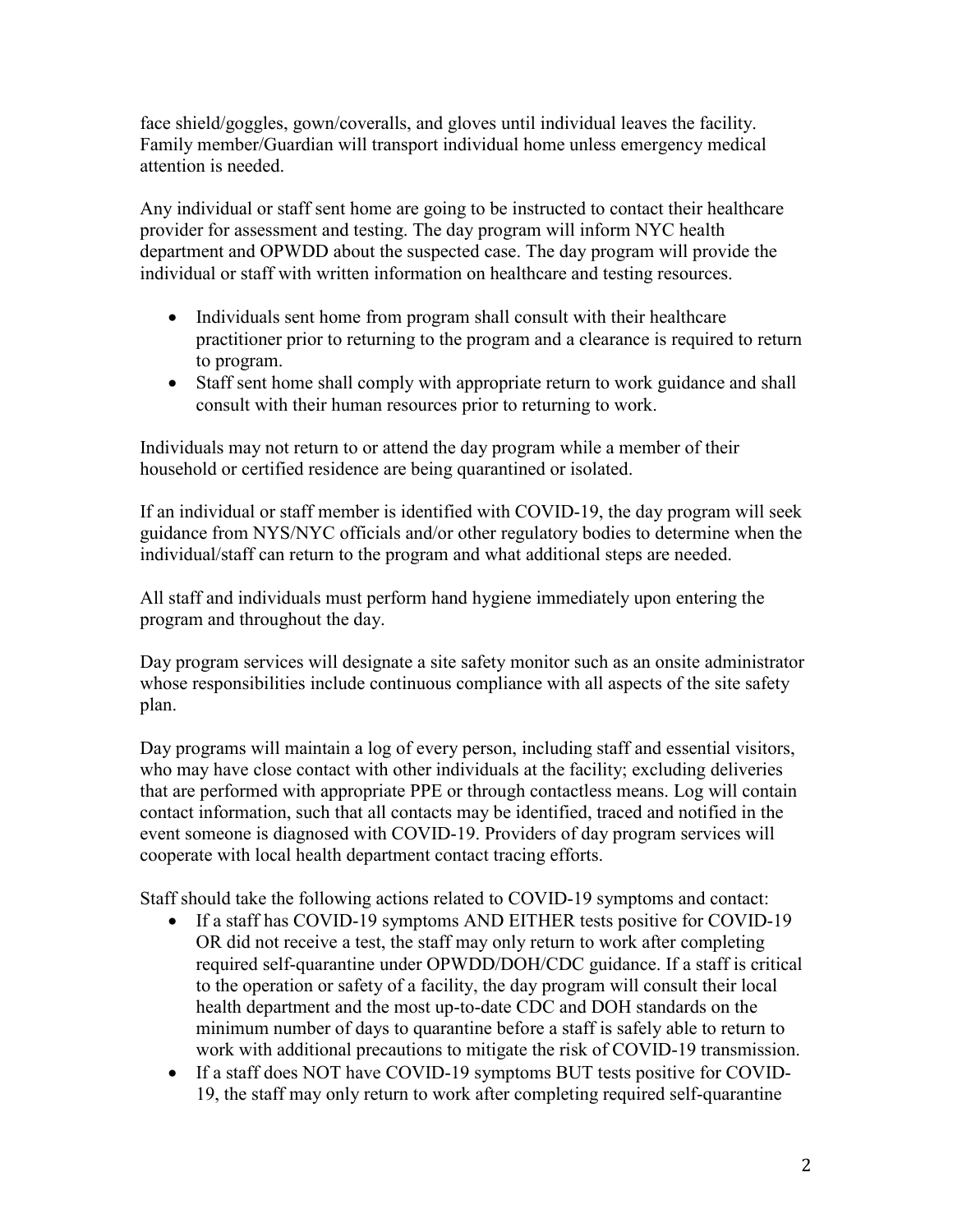under OPWDD/DOH/CDC guidance. If a staff is critical to the operation or safety of a facility, the day program will consult their local health department and the most up-to-date CDC and DOH standards on the minimum number of days to quarantine before a staff is safely able to return to work with additional precautions to mitigate the risk of COVID-19 transmission.

- If a staff has had close contact with a person with COVID-19 for a prolonged period of time AND is symptomatic, the staff should notify the day program and follow the above protocol for a positive case.
- If a staff has had close contact with a person with COVID-19 for a prolonged period of time AND is NOT symptomatic, and the inability to temporarily furlough that employee would cause a hardship to the employer/program, the staff should notify the day program and adhere to the following practices prior to and during their work shift, which should be documented by the day program:
	- o Regular monitoring: As long as the staff does not have a temperature or symptoms, they should self-monitor consistent with the day program's health policies.
	- o Wear a mask: The staff should wear at a face mask at all times while in the day program.
	- o Social distance: staff should continue social distancing practices, including maintaining, at least, six feet distance from others, unless alone in an enclosed space.
	- o Disinfect and clean facility spaces: Continue to clean and disinfect all areas such as offices, bathrooms, classrooms, common areas, and shared electronic equipment routinely.

Entrance into sites will be restricted to essential staff responsible for the direct provision of service. Signage will be posted alerting nonessential visitors are not allowed. In the event an individual, staff or anyone they reside with are placed on quarantine or isolation, the responsible party (i.e. self, guardian, residence manager etc.) must notify the day program immediately and must suspend attending day program until they are medically cleared to return to work/program.

## **Social Distancing**

Day program providers will ensure that, for any programming occurring indoors, capacity is limited to the number of participants and required staff which ensures the following mitigation strategies are adhered to:

- At least six feet of physical distance is maintained among individuals and staff, unless safety of the core activity requires a shorter distance or an individual's treatment plan requires that closer contact be maintained with a staff member.
- All staff must wear an appropriate face mask or covering at all times at work, consistent with all current Executive Orders and OPWDD guidelines, unless medically contraindicated.
	- o Acceptable face coverings are consistent of disposable masks are preferred, but cloth are acceptable as well that cover both the mouth and nose.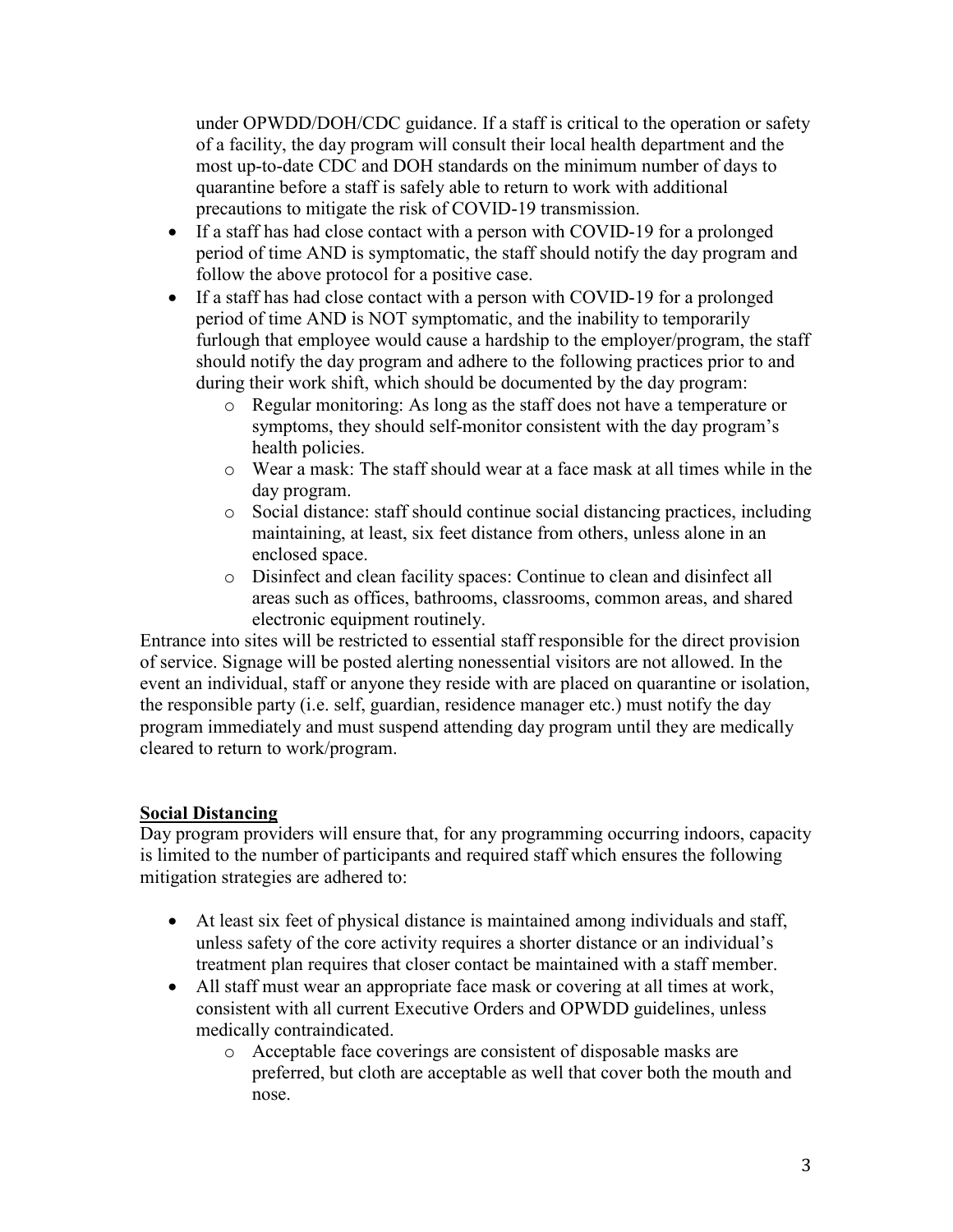o Cloth, disposable, or other homemade face coverings are not acceptable face coverings for workplace activities that typically require a higher degree such as, suspected or confirmed cases of COVID-19. For those activities, N95 respirators or other personal protective equipment (PPE) used under existing industry standards should continue to be used, as is defined in accordance with OSHA guidelines.

Individuals receiving services are going to be encouraged to wear face coverings, if they can medically tolerate one whenever social distancing cannot be achieved. Any face covering is acceptable for individuals, AABR will work with individuals to desensitize to disposable face coverings.

Programs will ensure that groupings of staff/individuals receiving services are as static as possible by having the same group of individuals work with the same staff whenever and wherever possible. Group size must be limited to no more than fifteen (15) individuals receiving services. The restriction on group size does not include employees/staff.

Programs will ensure that different stable groups of up to 15 individuals have no or minimal contact with one another nor utilize common spaces at the same time, to the greatest extent possible.

Programs will maintain a staffing plan that does not require employees to "float" between different rooms or groups of individuals, unless such rotation is critical to safely staff individuals due to unforeseen circumstances (e.g. staff absence).

Program will modify the use and/or restrict the number of program rooms and seating areas to allow for social distancing of at least six feet apart in all directions (i.e. 36 square feet). When distancing is not feasible between workspaces, the program will provide and require the use of face coverings or enact physical barriers, such as plastic shielding walls where they would not affect air flow, heating, cooling, or ventilation.

- Physical barriers should be put in place in when possible/necessary. Options include but are not limited to strip curtains, plexiglass or similar materials, or other impermeable dividers or partitions. Use in accordance with OSHA guidelines.
- Shared workspaces or equipment must be cleaned and disinfected between use.
- Prohibit the use of tightly confined spaces (e.g. supply closets, equipment storage areas, kitchens, vehicles, or restrooms) by more than one person at a time, unless both individuals and staff sharing such space are wearing acceptable face coverings. However, even with face coverings in use, occupancy must never exceed 50% of the maximum capacity of the space or vehicle, unless it is designed for use by a single occupant.

Programs should increase ventilation with outdoor air to the greatest extent possible (e.g. open program room and vehicle windows and/or open as frequently as possible), unless such air circulation poses a safety or health risk (e.g., allowing pollens in or exacerbating asthma symptoms) to individuals using the facility.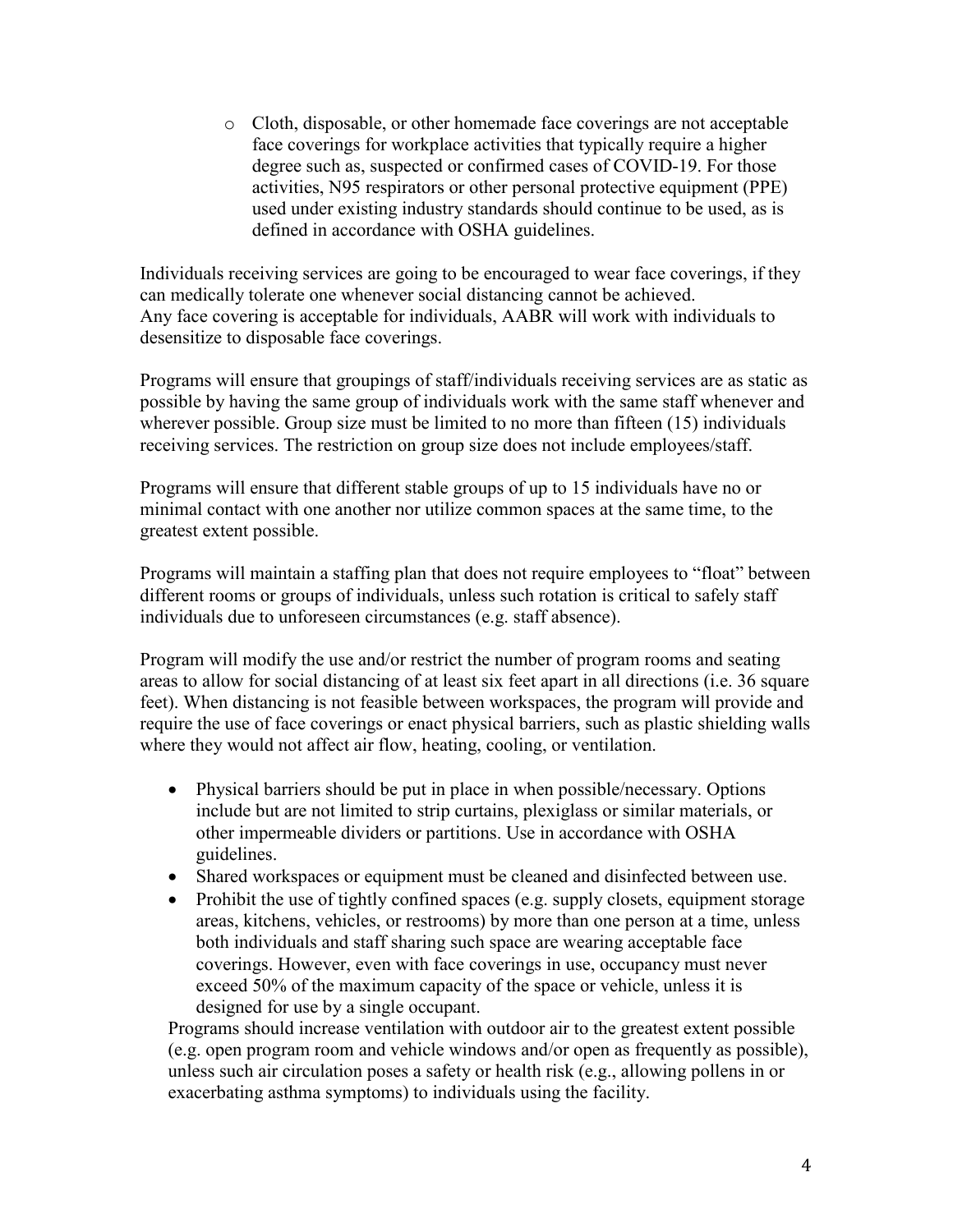Programs should take additional measures to prevent congregation in lobbies, hallways, and in elevator waiting areas and limit density in elevators, such as enabling the use of stairs.

Reduce bi-directional foot traffic using tape or signs with arrows in narrow aisles, hallways, or spaces, and post signage and distance markers denoting spaces of six feet in all commonly used areas and any areas in which lines are commonly formed or people may congregate (e.g. entrance/exit into the facility, meal areas, etc.).

Social distancing may not always be possible when caring for individuals with higher medical, behavioral or adaptive support needs. Their specific treatment plans may necessitate physical contact to ensure health and safety during activities of daily living (e.g. toileting, eating etc.), behavior intervention techniques (e.g. physical restraint) or medical treatments (e.g. administration of daily medication or first aid etc.). All appropriate personal protective equipment and hygiene must be utilized. Staff who are unable to medically tolerate wearing a mask will consult with Human Resources for further guidance.

## **Gathering in Enclosed Spaces**

- Prohibit gatherings of more than 15 people (excluding staff) in a shared space, at any given time. Rooms will be reconfigured or repurposed to limit density and expand usable space.
- Program rooms will include the same grouping of individuals with the same staff each day to the extent possible and avoid crossing programs with other rooms.
- Space out seating (6 feet apart) and use floor markers to designate six-foot distances. Additional seating will be removed above designated room capacity.
- Day programs will provide adequate space for required staff to adhere to social distancing while completing independent tasks (i.e. paperwork) and when taking breaks (e.g. eating). Break times should be staggered to maintain social distancing.

### **Day Program Scheduled and Activities**

AABR will be resuming site-based day services, programs will implement measures to foster social distancing and disinfection in-between use via the following considerations:

- Limiting staff on site to those essential to direct service provision.
- Prioritizing tasks and activities that most easily adhere to social distancing.
- For sport and athletic activities, programs will keep stable groups of individuals together and separated from other groups and should focus on activities with little or no physical contact (e.g. walking or hiking) and which do not rely on shared equipment.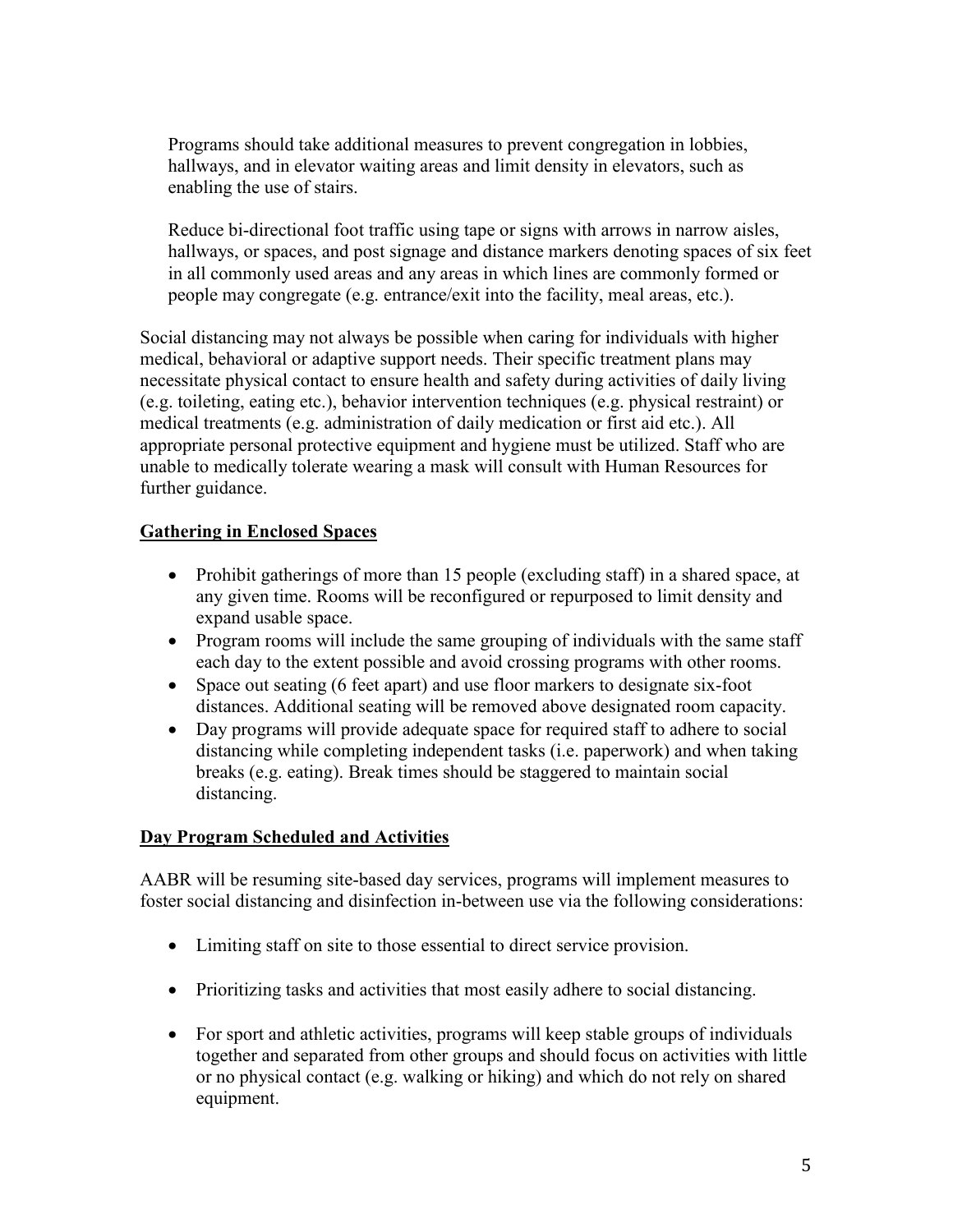For food services, programs should:

- AABR will not be providing food services, kitchen is closed at this time.
- Buffet-style dining is prohibited. AABR has discontinued use of large cafeterias for meals.
- Cohorts will be eating together in their classrooms
- Seating at least six feet apart from others, as feasible.
- Shared food and beverages are prohibited. Food brought from home should require limited preparation at the day program site and be packed appropriately. All reusable food utensils and storage containers will be returned home unwashed.

### **RN in day program**

- RN will be stationed in the nurse's office.
- Individuals requiring medication will be waiting outside of the nurse's office with 6 feet distance between individuals until it is their turn to enter the nurse's office.
- If individual is unable to wait outside of nurse's office, nurse will contact classroom when individual is cleared to go to the nurse's office for medication.
- Nurse's office will be cleaned between individuals
- •

Meetings/Trainings will be virtual when feasible.

## **Personal Protective Equipment (PPE)**

Day programs will have an adequate supply of required PPE on site. All required staff and essential visitors are required to wear a face covering or mask and will be provided one for use onsite at no cost.

All day programs and staff should comply with OSHA standards applicable to each specific work environment.

Staff may choose to provide their own face covering, however are not required to. Acceptable face coverings may include, surgical masks, N95 respirators, face shields and/or cloth masks. Any personally supplied face coverings must maintain standards for professional/workplace attire. Cloth, disposable or homemade masks are not appropriate for high risk activities such as care for individuals with suspected or confirmed COVID-19.

- Face coverings must be cleaned or replaced after daily use and may not be shared.
- All staff will be trained on proper use of PPE including when to use and donning, doffing, disposing and/or reusing and sanitizing when appropriate. Documentation of such trainings will be retained and documented.
- PPE is to be disposed of in a designated bin

PPE is maintained and delivered by AABR maintenance department on an as needed basis. Director of maintenance is in contact with DON and purchasing department regarding requesting additional PPE. COVID Coordinator will verify that there is adequate PPR in the program and distribute as needed.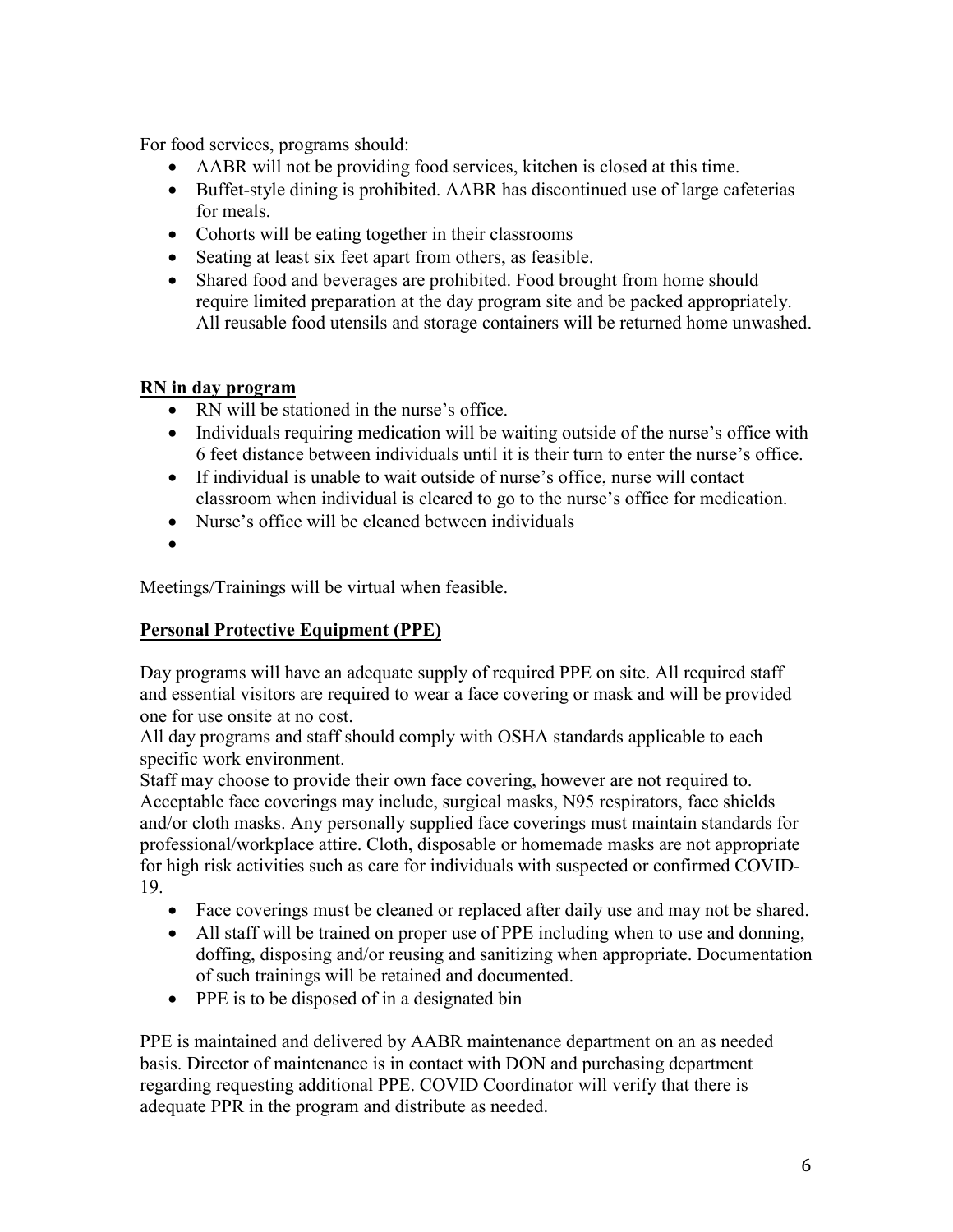#### **Clothing/Gown/Lab coats/Coveralls**

- To ensure that staff do not bring infection into the home from the community, it is encouraged that staff either change their clothes or wear the following items over their street cloths while working at the facility
	- Isolation Gowns/coveralls/lab coats
		- o These items can go over clothing that has been worn into the facility from the outside
		- o Isolation gowns/coveralls/lab coats are to be stored in the facility following being worn in a designated area
		- o Care of Isolation Gown/Coveralls
			- Staff is to write their name in their gown/coveralls, so it can be re-used until it is soiled or ripped
			- Gown/Coverall are to be stored in residence in a designated area assigned by administrator
			- Gown/Coveralls is to be discarded when it is in visibly poor condition.
			- Remove and discard the gown in a dedicated container for PPE waste when gown is soiled.
		- o Care of Lab Coats
			- Staff is to wear lab coats if gowns/coveralls are not available or if staff does not fit appropriately into the gowns/coveralls
			- Lab Coats are to be washed in the day program following use.
			- Lab Coats are to be stored in day program in a designated area assigned by administration.
	- Clean street clothes/Scrubs
		- o Staff can bring an extra clean set of clothes or scrubs to change into when in the facility
		- o Commuter clothes are to be stored in the facility in a plastic bag until it is time for staff to leave the facility
	- Visitors will be offered gown/coveralls or a lab coat if they are going to be in direct contact with individuals.

#### **Hygiene and Cleaning**

Strict adherence to hygiene and sanitation requirements is required to reduce transmission as advised by DOH, OPWDD and CDC.

Day Programs will implement the following minimum standards:

- Maintain an adequate stock of cleaning and EPA approved disinfecting agents.
- Conduct frequent cleaning and rigorous disinfection of high-risk areas (i.e. bathrooms, nursing stations) and high touch surfaces (i.e. shared equipment or supplies).
	- o Adhere to proper dwell times for all cleaners, sanitizers and disinfectants per manufacturer recommendations as indicated on the product label and ensure adequate ventilation to prevent inhaling toxic fumes. Use only EPA registered products for disinfecting non-porous surfaces.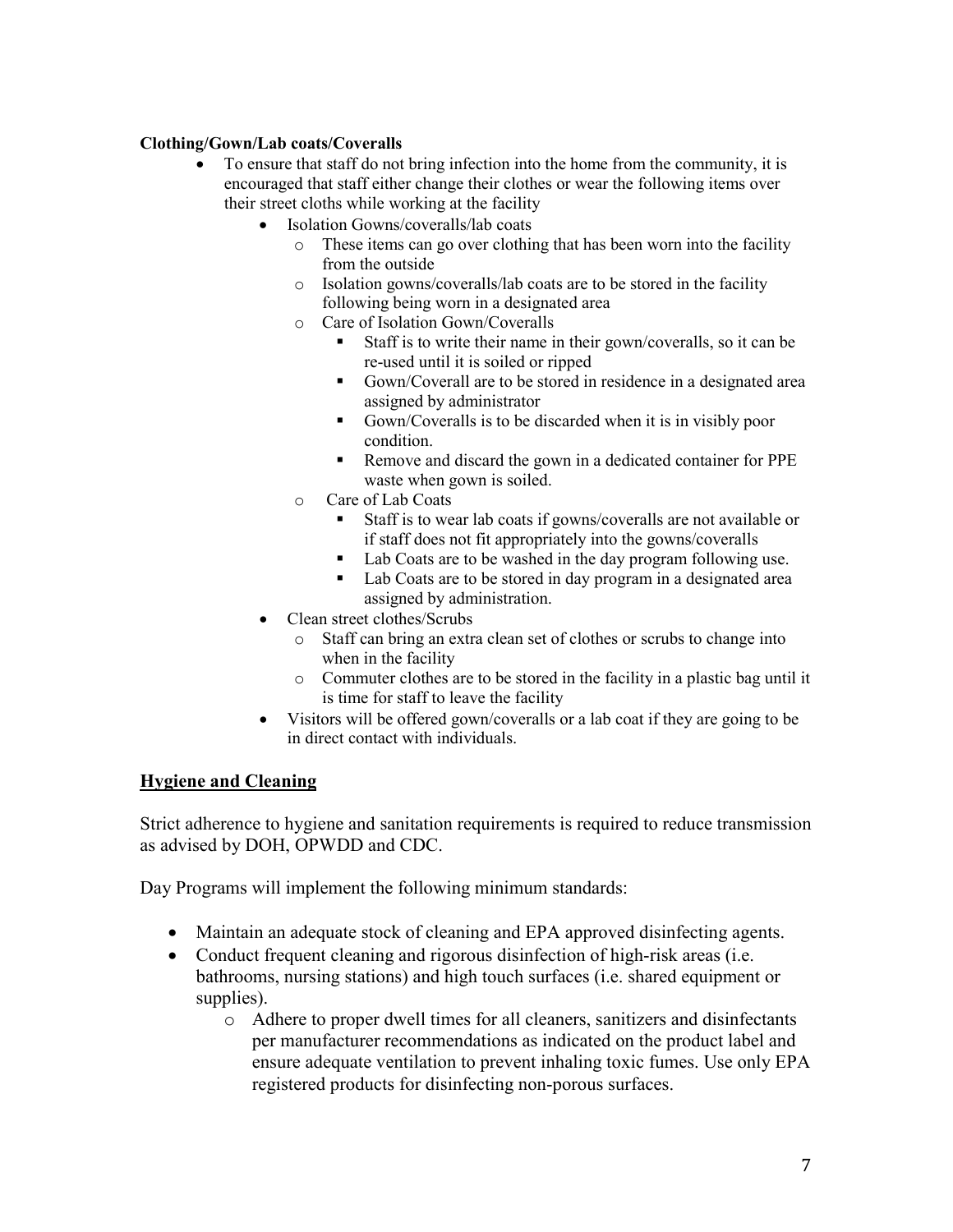- o Cleaning products, sanitizers and disinfectants must be kept secure and out of reach of individuals who may misuse (i.e. consume, dump out etc.). Products should be locked in a separate supply closet or cabinet, with only staff having access. After sanitizing or disinfecting any gloves, paper towels or other disposable items used will be immediately discarded. These should be tied in a trash bag and removed from the environment to prevent individuals from accessing potentially contaminated or hazardous materials.
- Limit use of shared objects/equipment and clean then sanitize after each use. Items that cannot be cleaned and sanitized should not be used (i.e. soft toys, cloth placemats, etc.) Individuals should not be permitted to bring such personal items from home to share.
- AABR will limit the sharing of objects, such as electronic equipment, arts and craft materials, touchscreens, as well as the touching of shared surfaces; or, require employees to wear gloves (trade-appropriate or medical) when in contact with shared objects or frequently touched surfaces; or, require workers and individuals to practice hand hygiene before and after contact.
- If cleaning or disinfection products or the act of cleaning and disinfecting causes safety hazards, staff must use PPE as needed followed by hand hygiene. Use cleaning/disinfecting wipes for electronics (do not use sprays). Limit the number of people using the equipment when proper cleaning/disinfecting of such items are not possible.
- AABR will provide hand hygiene stations throughout each location where possible to include:
	- o Hand washing: soap, running warm water, and disposable paper towels.
	- o Hand sanitizing: alcohol-based hand sanitizer containing at least 60% alcohol for areas where hand washing facilities may not be available or practical. Hand sanitizer should be available and utilized frequently throughout community based services.
	- o All staff and individuals should wash their hands frequently with soap and water, for at least 20 seconds upon arriving to any site-based programming, before handling food, before and after eating and drinking, smoking/vaping, using the bathroom, after touching shared objects or surfaces, after touching their eyes, nose or mouth, or after cleaning, sanitizing or disinfecting surfaces or when hands are visibly dirty. Use of alcohol-based hand sanitizers with at least 60% alcohol are also acceptable. Use of hand sanitizer by individuals should be supervised as needed by staff.

### **If someone is confirmed to have COVID-19 infection:**

Close off areas used by the person who is sick. The program does not have to necessarily close operations, if they can close off the affected areas.

- Open outside doors and windows to increase air circulation in the area.
- Wait 24 hours before you clean or disinfect. If 24 hours is not feasible, wait as long as possible.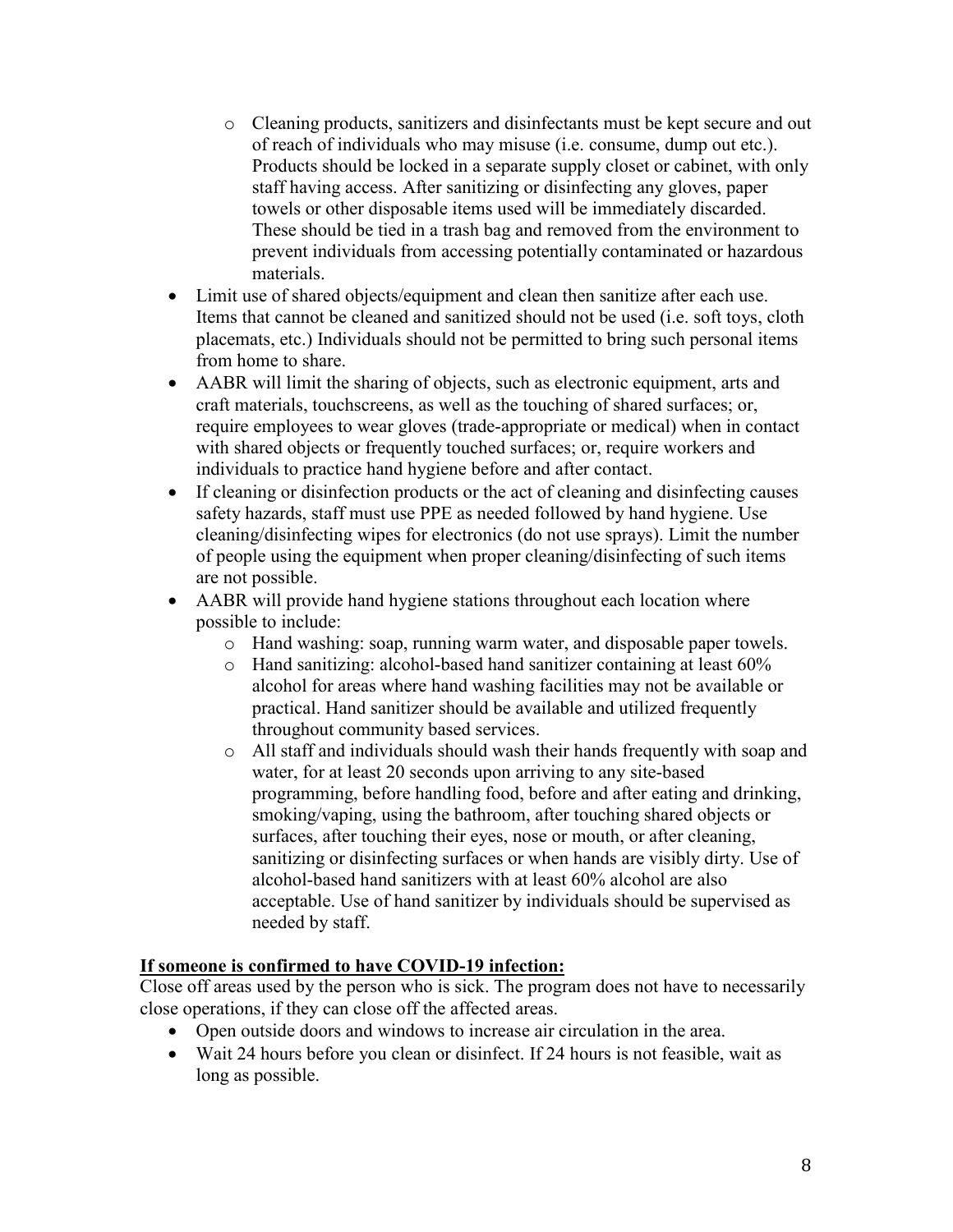- Clean and disinfect all areas used by the person who is sick such as offices, classrooms, bathrooms, common areas, and shared equipment.
- Once the area has been appropriately disinfected, it can be opened for use. Employees and individuals without close contact with the person who is sick can return to the area immediately after disinfection.

AABR will follow NYS, DOH and OPWDD guidance related to reporting and contact tracing in the case of a positive or presumed positive COVID-19 individual or staff.

If anyone in a cohort classroom/group are confirmed of COVID-19 the classroom/group will close for 24 hrs for waiting for disinfecting.

If 2 confirmed positive COVID-19 individuals in separate cohorts, the entire program will be closed and length of closing will be determined.

## **Transportation**

AABR will ensure that the following measures are implemented for the transport of individual's to/from day services to reduce COVID-19 transmission risk, when providing or contracting for transportation:

- Ensure only individuals and staff traveling to and from the same day program be transported together; individuals or staff from other day programs should not be intermingled for purposes of transportation at this time; individuals transported together are encouraged to be cohorted for purposes for day programming also, in order to reduce further intermingling;
- Reduce capacity on buses, vans, and other vehicles transporting individuals from multiple residences to 50% of total capacity;
- Individuals and staff who reside/work together in the same home may be transported together to day program(s) in the same vehicle without a vehicle capacity reduction;
- As possible, stagger arrival and departure times to reduce entry and exit density.
- To the extent possible, restrict close contact of individuals and staff from different households by not sitting near each other or the driver.
- If there are multiple doors in a bus or van, utilize one-way entering and exiting. Provide instruction for individuals to exit the vehicle one at a time and wait for driver or staff instruction before doing so.
- Ensure staff and the driver always wear face coverings in the vehicle.
- Social distancing must be maintained for individuals who cannot tolerate wearing a mask and, when possible, such individuals should be transported alone or with members of the same household.
- Ensure staff who cannot medically tolerate the use of a face covering are not assigned to transport individuals if at all possible.
- After each trip is completed, clean and disinfect the interior of the vehicle before additional individuals are transported; and
- Where appropriate and safe, roll windows down to permit airflow.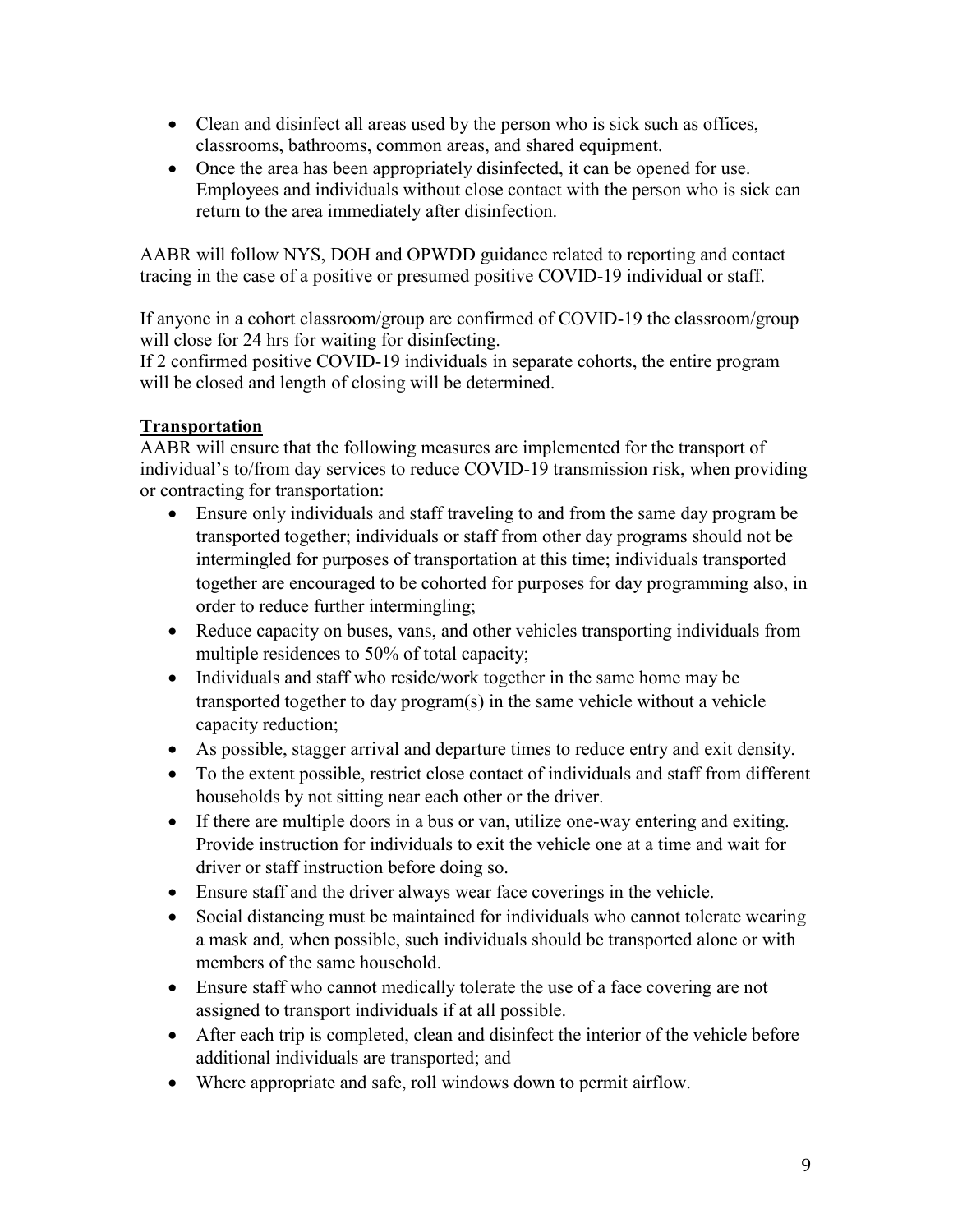- Transportation staff (drivers, monitors, attendants, mechanics and cleaners) will be trained and provided periodic refreshers on the proper use of personal protective equipment and the signs and symptoms of COVID-19.
- Transportation staff (drivers, monitors, attendants, mechanics and cleaners) will be trained and provided periodic refreshers on the proper use of social distancing.
- Transportation carrier will need to provide Personal Protective Equipment such as masks and gloves for drivers, monitors and attendants in buses.
- Transportation carrier will provide hand sanitizer for all staff in their transportation locations such as dispatch offices, employee lunch/break rooms, on buses and/or bus garages.
- Transportation carrier will assure that drivers, monitors and attendants who must have direct physical contact with a program participant must use hand sanitizer between contact with individuals.
- Transportation carrier will assure that school bus drivers, monitors, attendants and mechanics shall perform a self-health assessment for symptoms of COVID-19 before arriving to work.
- Transportation carrier assures that program participants must wear a mask on a school bus if they are physically and mentally able.
- Transportation provider assures that program participants who do not have a mask will NOT be denied transportation. AABR will provide transportation carrier with masks for program participants who do not have one.
- Transportation carrier understands that program participants have a disability which would prevent them from wearing a mask and will not be forced to do so or denied transportation but must maintain social distancing from other individuals on the bus to the extent possible.
- AABR assures transportation company that program participants will be trained and provided periodic reminders on the proper use of Personal Protective Equipment, proper hand hygiene and the signs and symptoms of COVID-19.
- AABR assures transportation company that program participants will be trained and provided periodic reminders on the proper use of social distancing.

# **Tracing and Tracking**

AABR day program will notify the local health department and OPWDD immediately upon being informed of any positive COVID-19 test result by an individual or staff at their site.

In the case of a staff or visitor testing positive, the provider of day program services will cooperate with the local health department to trace all contacts in the workplace and notify the health department of all staff, individuals and visitors who entered the facility dating back to 48 hours before the staff began experiencing COVID-19 symptoms or tested positive, whichever is earlier, but maintain confidentiality as required by federal and state law and regulations.